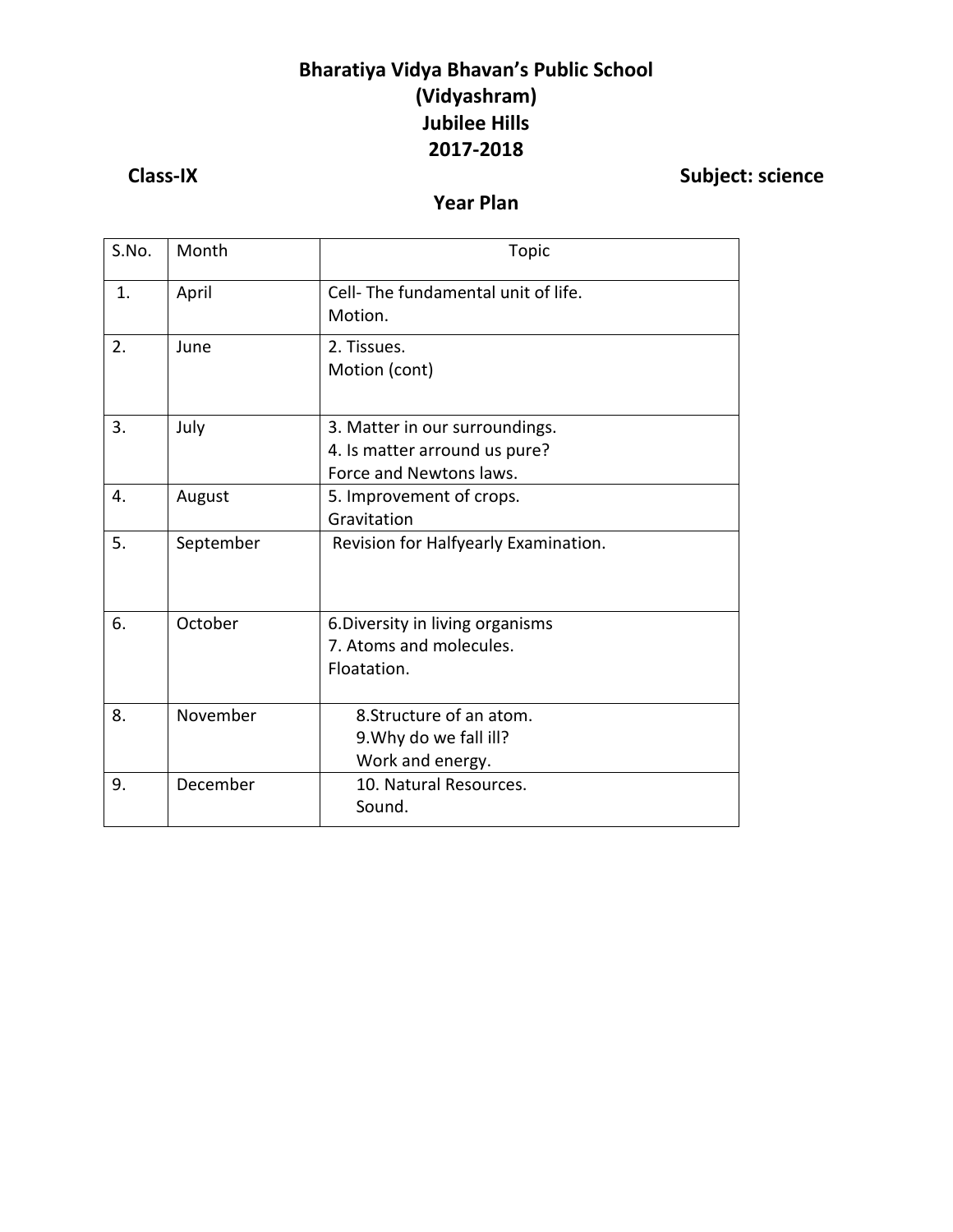| <b>Type of Assessment</b> | <b>Syllabus</b>                  |
|---------------------------|----------------------------------|
| Periodic test 1           | 1. Cell                          |
|                           | 2. Tissues (plant tissues only). |
|                           | 3. Motion.                       |
| Periodic test 2           | 1. Matter in our surroundings.   |
|                           | 2. Animal Tissues.               |
|                           | 3. Force and Newtons laws        |
| Halfyearly examination    | 1. Cell                          |
|                           | <b>Tissues</b><br>2.             |
|                           | 3. Matter in our surroundings.   |
|                           | 4. Is matter around us pure?     |
|                           | 5. Improvement of crops.         |
|                           | 6. Motion.                       |
|                           | 7. Force and Newton laws.        |
|                           | 8. Gravitation                   |
| Periodic test 3           | 1. Diversity in animals          |
|                           | 2. Atoms and molecules.          |
|                           | 3. Floatation.                   |
|                           | 4. Work and energy.              |
| Prefinal -1               | 1. Cell                          |
|                           | 2. Tissues.                      |
|                           | 3. Matter in our surroundings.   |
|                           | 4. Is matter around us pure?     |
|                           | 5. Improvement of crops.         |
|                           | 6. Atoms and molecules.          |
|                           | 7. Structure of an atom.         |
|                           | Motion.<br>8.<br>9.              |
|                           | Force.<br>10. Gravitation-I      |
|                           | 11. Floatation.                  |
|                           | 12. Work and Energy.             |
|                           | 13. Sound.                       |
| Prefinal-II               | All the above topics including   |
|                           | Why do we fall ill?              |
|                           | Natural resources.               |

# **Term I & Term II syllabus for Assessment**